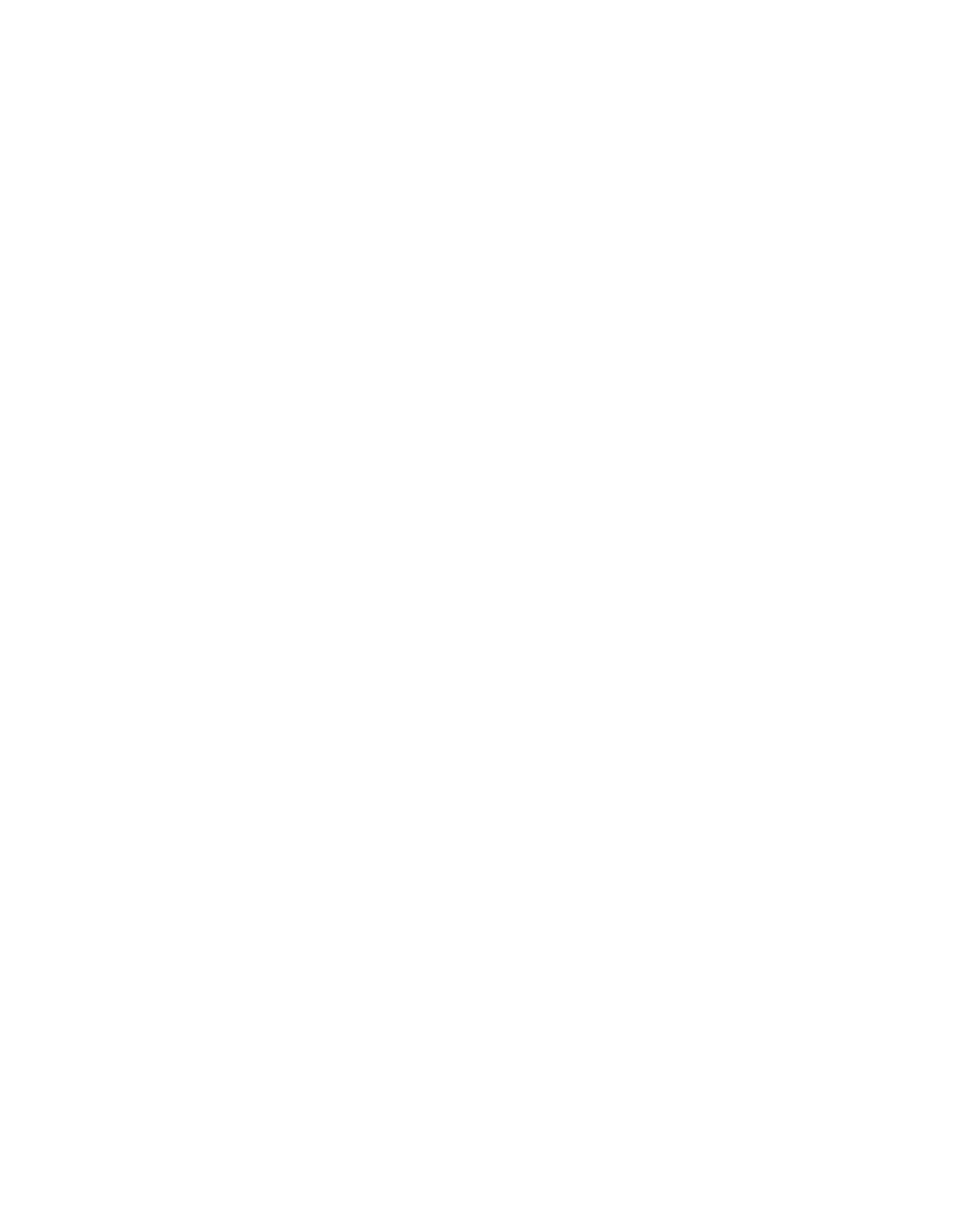#### **TABLE OF CONTENTS:**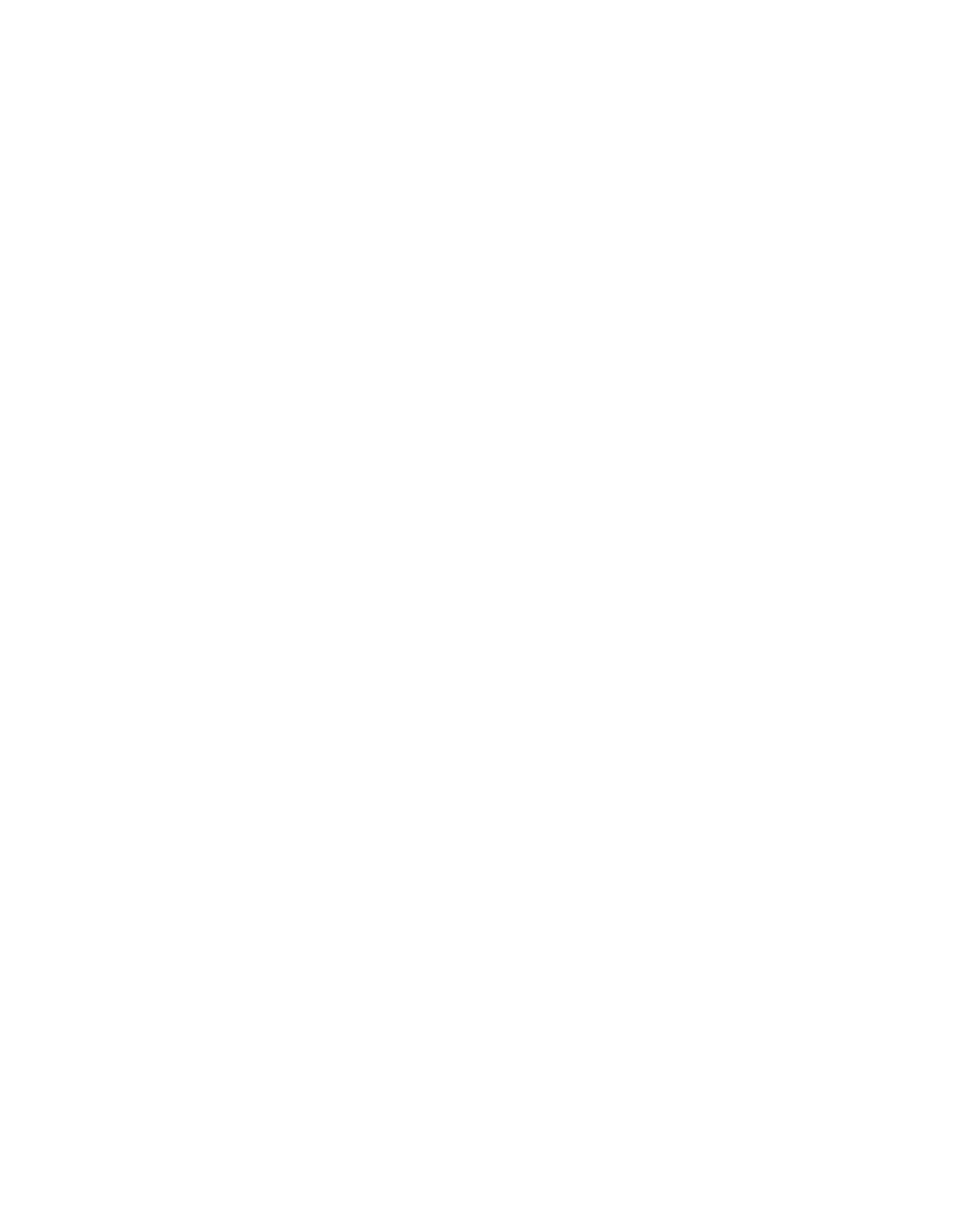#### <span id="page-4-0"></span>**Introduction**

Clark County is conducting a watershed scale study of Whipple Creek watershed as mandated under NPDES permit requirements. The project includes development of an HSPF model to represent the hydrologic and stream flow conditions of the watershed under both existing and future land use conditions. The permit also requires identification of stormwater management strategies that can result in hydrologic and water quality conditions to fully support the future build-out conditions. The Western Washington Hydrology Model (WWHM) has been used to model the conditions represented by the application of some of the BMPs identified in these strategies. The hydraulic function tables (FTABLEs) generated by WWHM are used in the HSPF model to reflect these strategic scenarios. The entire watershed is divided into 27 subbasins based on the topography and or hydrologic control points. The subbasin boundaries are shown in Figure 1. The general procedures used to run the model and all the assumptions made are presented in the remainder of this appendix.



Figure-1. Whipple Creek Watershed HSPF Sub-basins.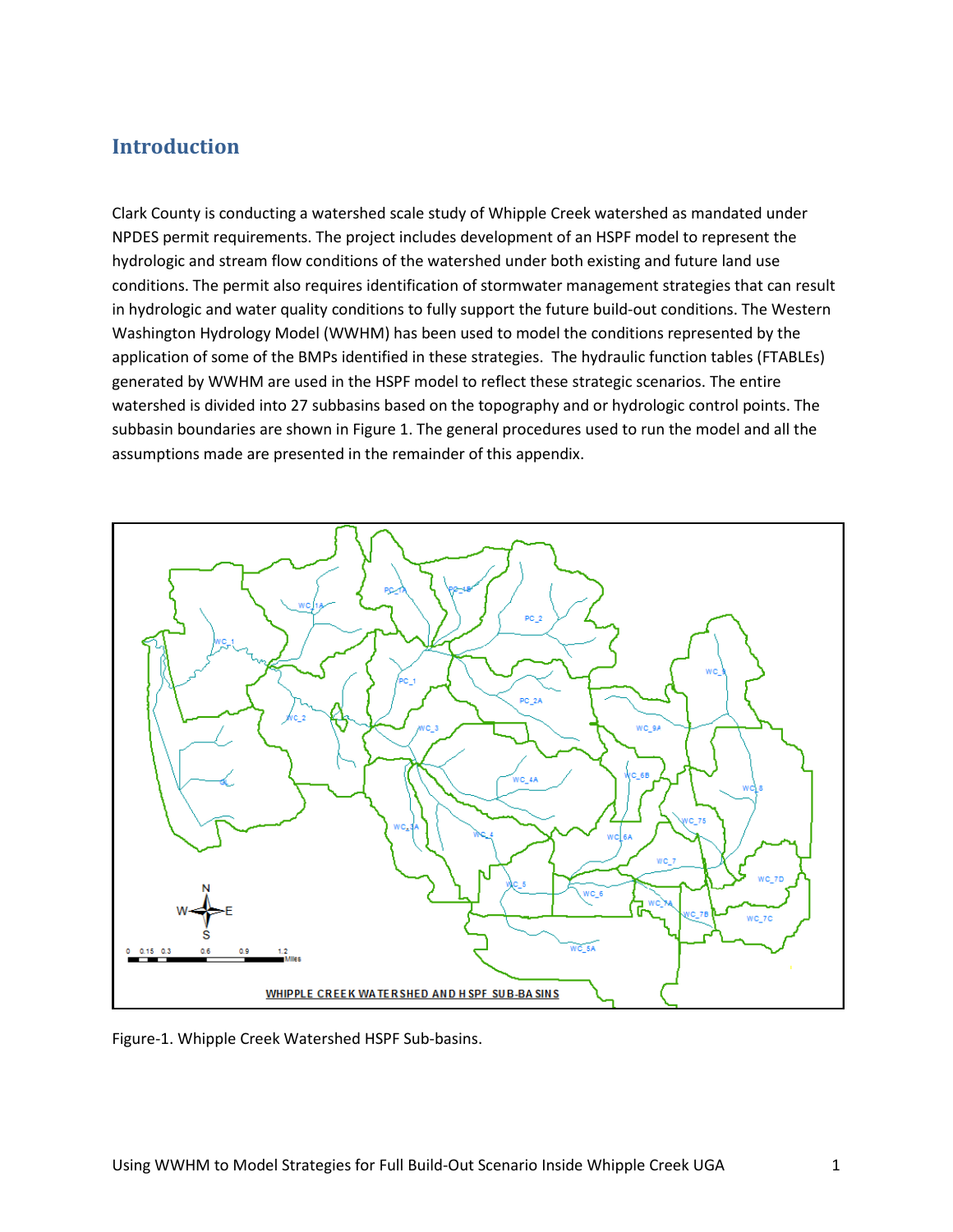## <span id="page-5-0"></span>**Future Development and Minimum Requirements (MR #5, #6, and #7)**

There are 27 subbasins that are modeled for future build-out scenario. These 27 subbasins are located in the area where the predominant soil types are either category SG3 or SG4. Table 1 shows the list of these subbasins identified with their predominant soil type. The subbasins with SG3 soil type are considered suitable for low impact development (LID) BMPs that infiltrate while the subbasins with SG4 soil type are considered infeasible for infiltrating LID BMPs. Based on these considerations, applicability of the minimum requirements for modeling purpose has been assumed as follows:

Subbasins with predominantly SG3 soil type trigger:

- o LID performance standard (MR#5)
- o Water quality standard (MR#6)
- o Stream protection standard (flow duration, MR#7)

Sub-basins with predominantly SG4 soil type trigger:

- o Water quality standard (MR#6)
- o Stream protection standard (flow duration, MR#7)

| Table 1: Sub-basins and Soil Types                                                                                    |                                                                                                                                          |  |
|-----------------------------------------------------------------------------------------------------------------------|------------------------------------------------------------------------------------------------------------------------------------------|--|
| SG3 Soil Type                                                                                                         | SG4 Soil Type                                                                                                                            |  |
| $WC_7B$<br>WC_7A<br>$WC_7$<br>WC_6A<br>WC_6<br>WC_5A<br>$WC_5$<br>GL<br>$WC_1$<br>$WC_2$<br>$WC_3$<br>WC_3A<br>$WC_4$ | $WC_9$<br>WC_9A<br>$WC_8$<br>WC_75<br>WC_7D<br>WC_7C<br>$WC_6B$<br>WC_4A<br>$WC_1A$<br>$PC_1$<br>$PC_1A$<br>$PC_1B$<br>$PC_2$<br>$PC_2A$ |  |

It is assumed that all the acreages to be developed in the future are subject to both MR#6 and MR#7. Additionally, all the acreages to be developed within the SG3 soil are assumed to be subject to MR#5.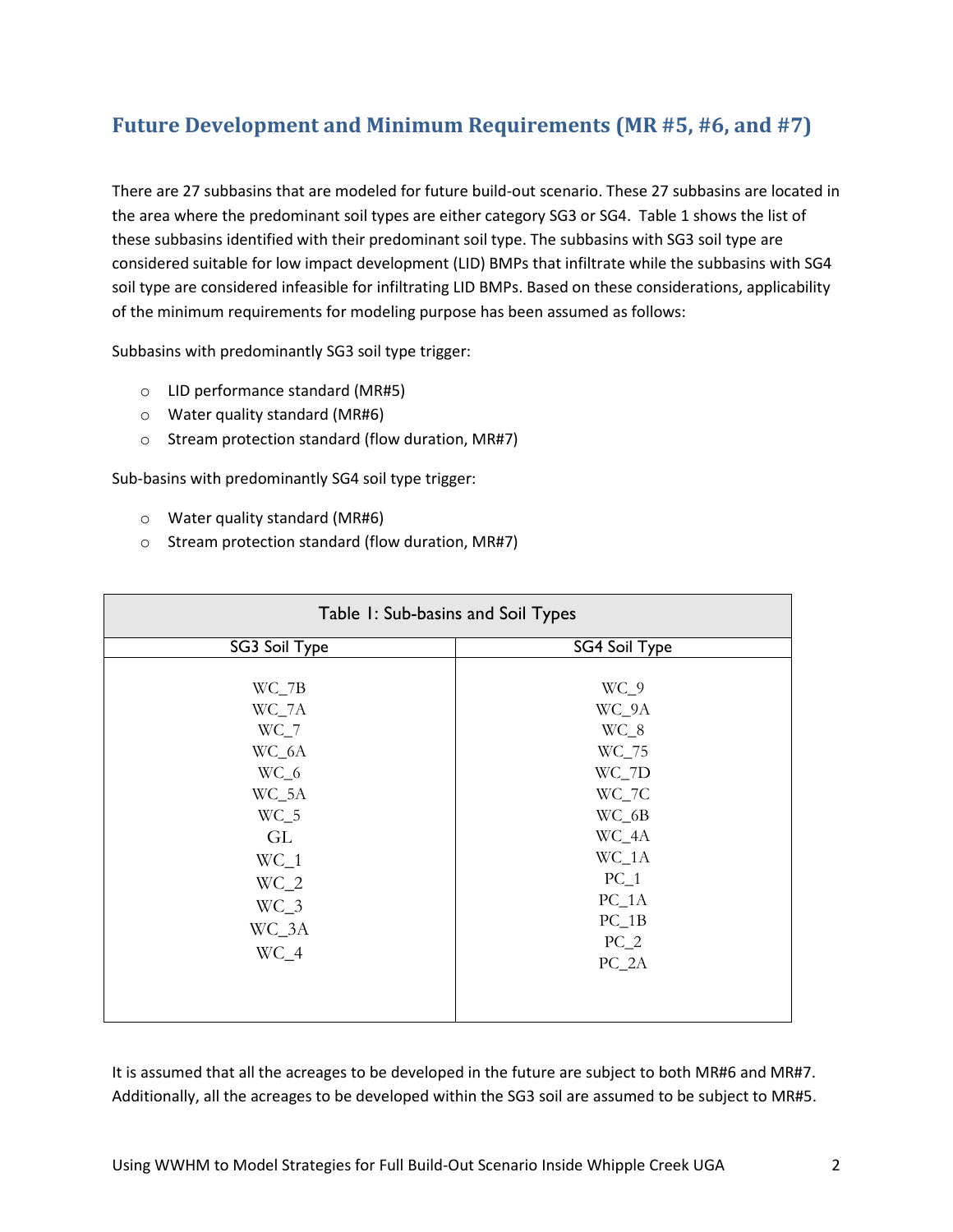The future development acreages within each subbasin have been calculated as the difference between the existing and future (build-out) land cover data.

### <span id="page-6-0"></span>**WWHM Model Set up and Assumptions**

The WWHM2012 bioretention element has been used to represent LID BMPs in each sub-basin in the HSPF model; the WWHM2012 trapezoidal pond element represents the sub-basins' detention ponds. Even for the subbasins with SG4 soil where LIDs are considered infeasible, the bioretention element has been used to achieve the water quality standard (MR #6). Each individual subbasin has been considered a single large drainage basin for the modeling purpose. When future developments occur within these subbasins, there will be multiple bioretention facilities and detention ponds installed throughout each individual sub-basin. However, for modeling purposes, multiple bioretention facilities are represented by a single large bioretention facility inside an individual subbasin. Similarly, a large single detention pond is assumed to represent multiple smaller ponds within the same subbasin.

There is very limited documentation of soil infiltration tests available for the area. The few available tests have revealed infiltration rates ranging from 0 to 2 inches per hour depending on the location and depth of the test. For the modeling of subbasins with SG4 soils, the native soil infiltration rate was assumed to be 0 (zero) inches per hour (in/hr). For the modeling of subbasins with SG3 soils, a long-term soil infiltration rate of 0.50 in/hr has been used. This is calculated based on an assumption of 2 in/hr as the initial infiltration rate, and a correction factor of 0.25 (2  $*$  0.25 = 0.50).

The general approach used to run each WWHM sub-basin model was as follows:

#### Subbasins with SG4 soil:

- $\circ$  Runoff is routed into a bioretention facility that is sized using the WWHM2012 'Size Water Quality' feature. To achieve the water quality standard (MR #6), more than 91 percent of the inflow must pass through the bioretention soil layers and discharge through the underdrain.
- $\circ$  Overflow from the bioretention facility riser and flow through the underdrain are routed to a downstream trapezoidal pond. The WWHM0212 'Auto Pond' feature is used to size the pond and to analyze and verify if the pond passes the flow duration standard (MR #7).

#### Subbasins with SG3 soil:

- o The WWHM2012 Predeveloped scenario is run to find the 2-year peak flow.
- $\circ$  8% and 50% of 2-yr flow are calculated and the Point of Compliance (POC) duration criteria are changed with these values to represent the LID duration criteria.
- $\circ$  Runoff is passed through the bioretention facility and the facility is sized for the stream protection standard (MR #7) using the WWHM2012 'Size Facility' feature. In this case, the stream protection standard is actually the LID performance standard as the duration criteria have been changed to represent the LID duration criteria. The sized bioretention facility must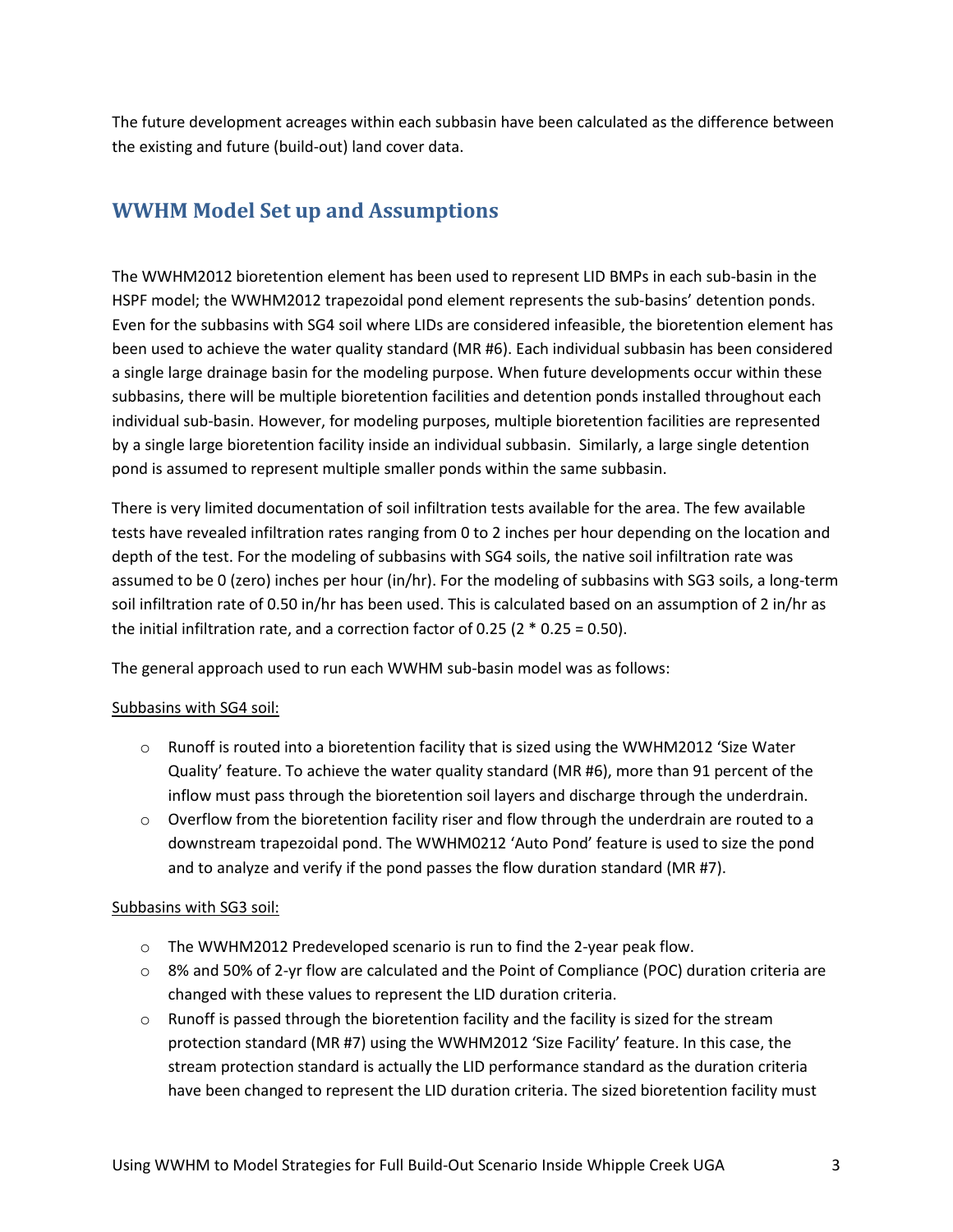also be able to filter more than 91 percent of inflow to achieve the water quality standard (MR #6). This includes the portion of runoff that is infiltrated to the native soil and the flow that discharges downstream to the pond via the underdrain.

- $\circ$  The duration criteria are then changed back to the default values (50% of the 2-year peak flow to the 10-year peak flow) based on the predeveloped flow frequency.
- $\circ$  Overflow from the bioretention facility and flow through the underdrain are routed to a downstream trapezoidal pond. The WWHM2012 'Auto Pond' feature is used to size the pond and to analyze and verify if the pond passes the flow duration standard (MR #7).

The WWHM model set-ups for all the subbasins are shown in the following schematics:

Used acronyms/abbreviations:

**Res**: Residential

**NR**: Non-residential

**POC**: Point of Compliance

(All the numbers shown represent areas in acres)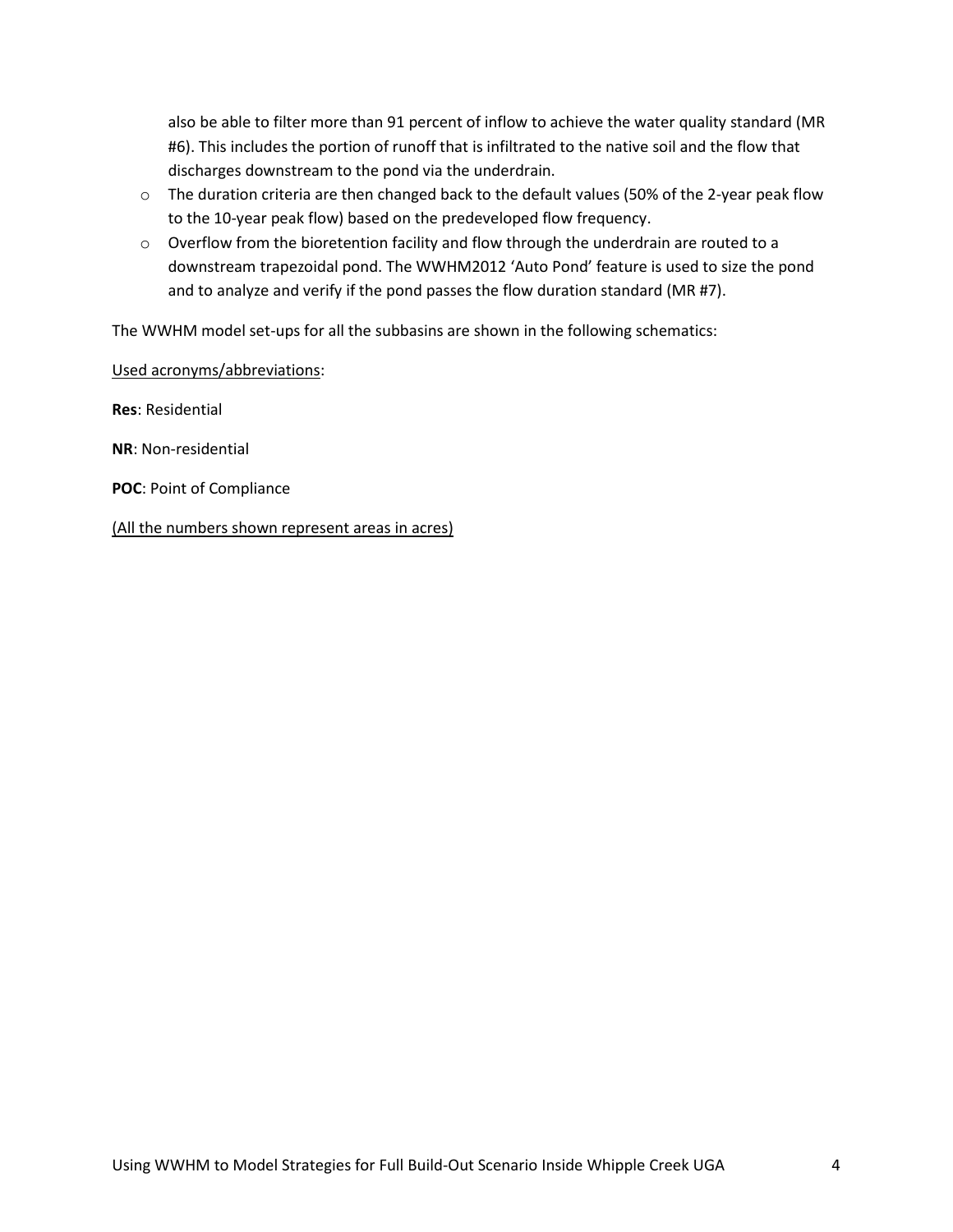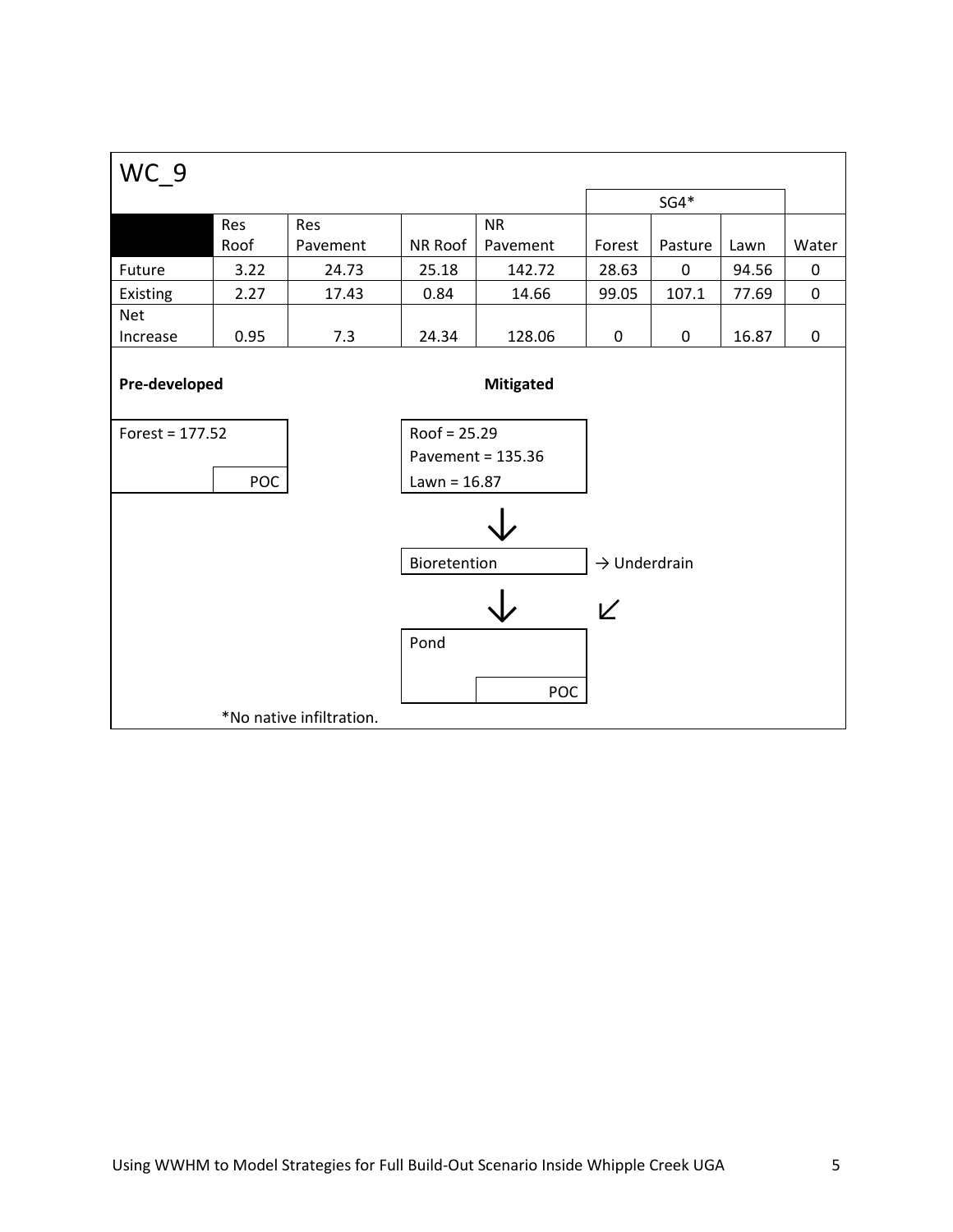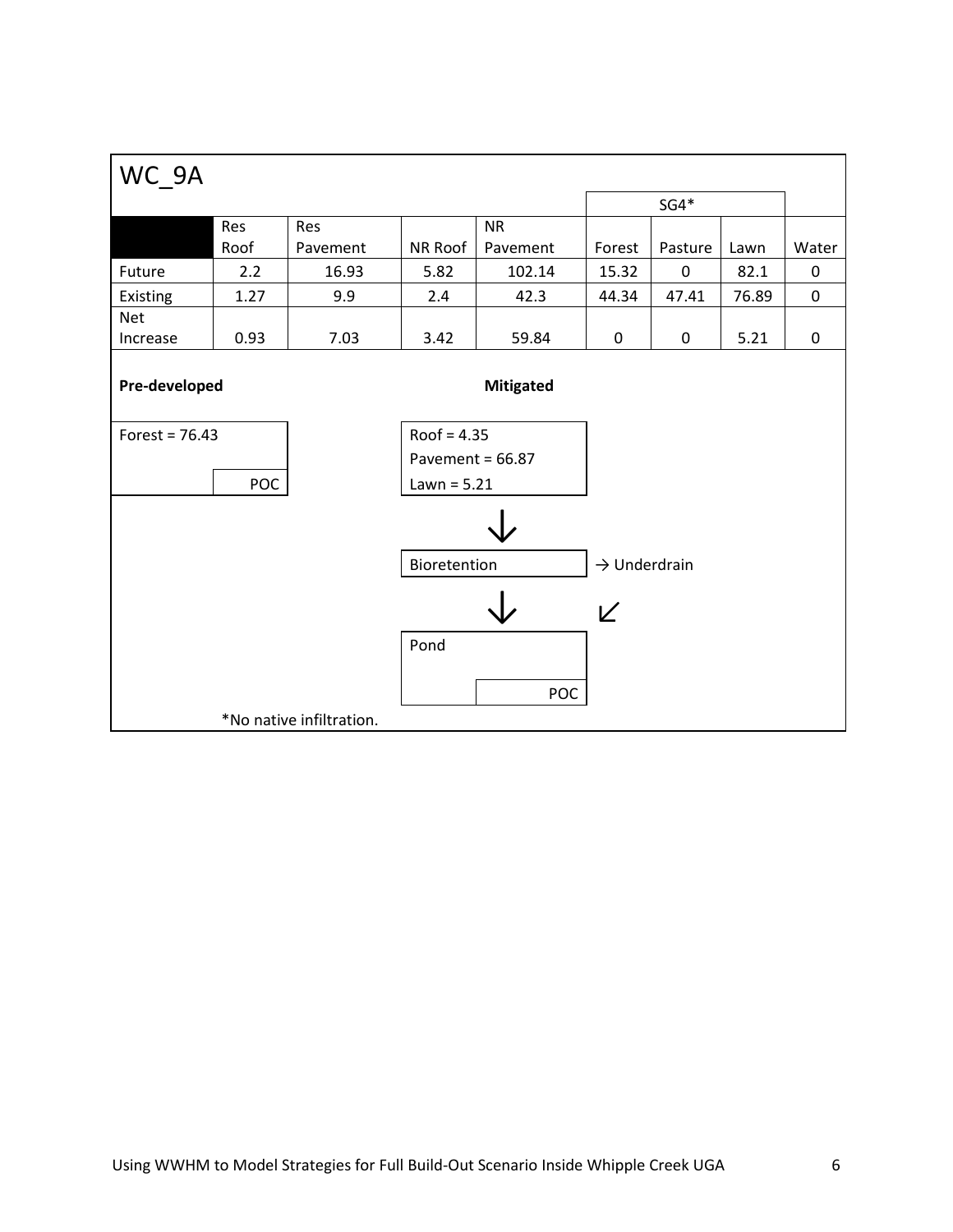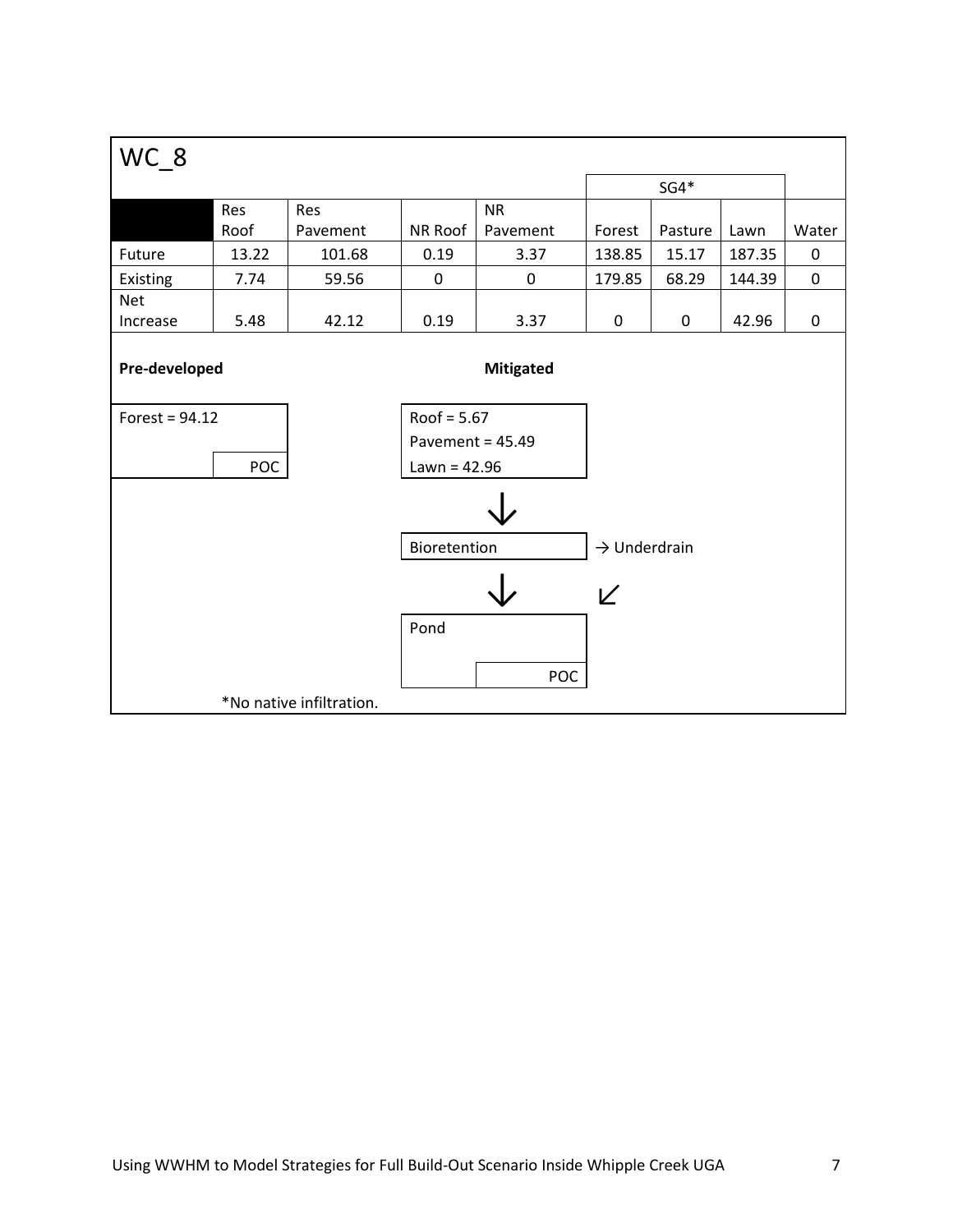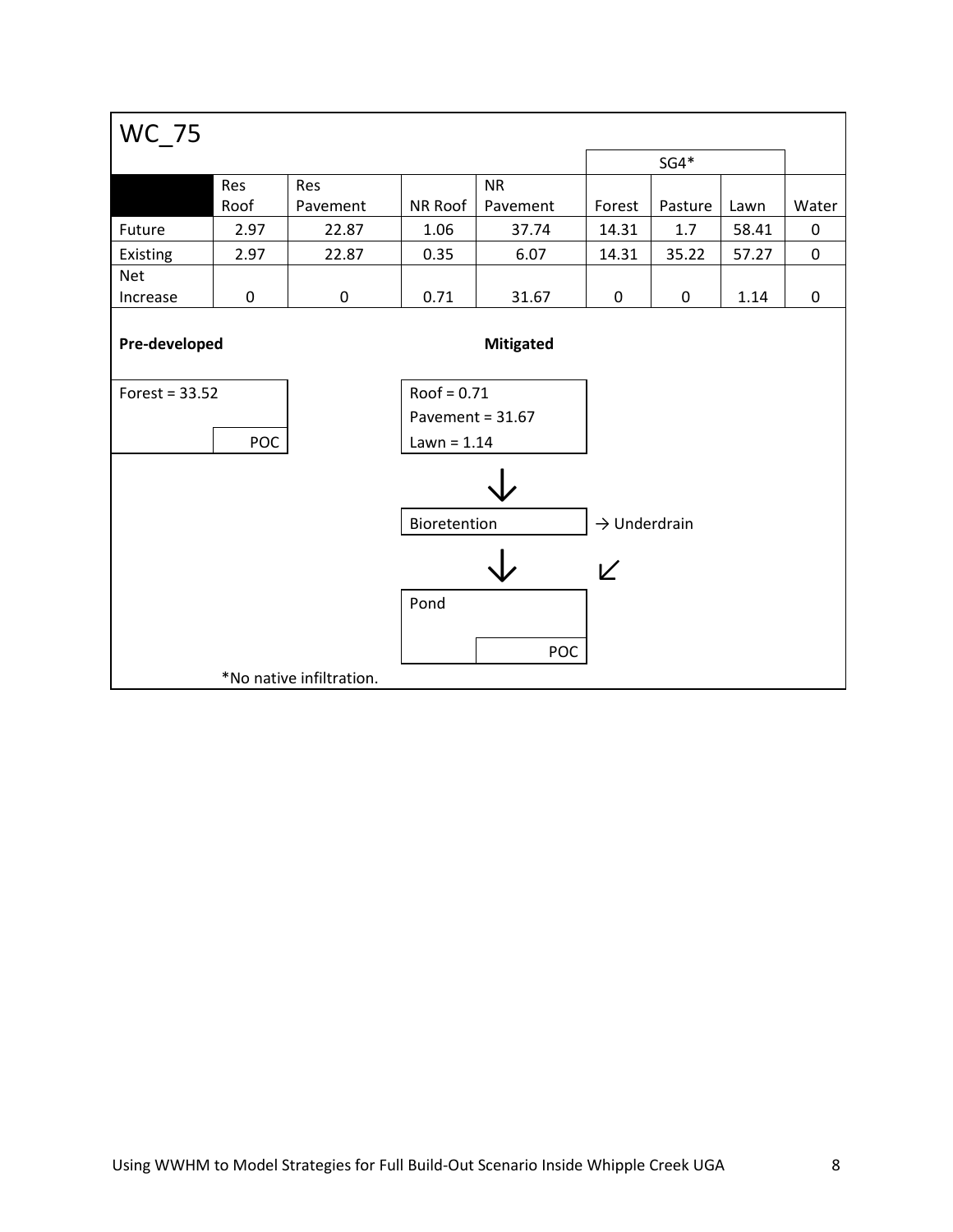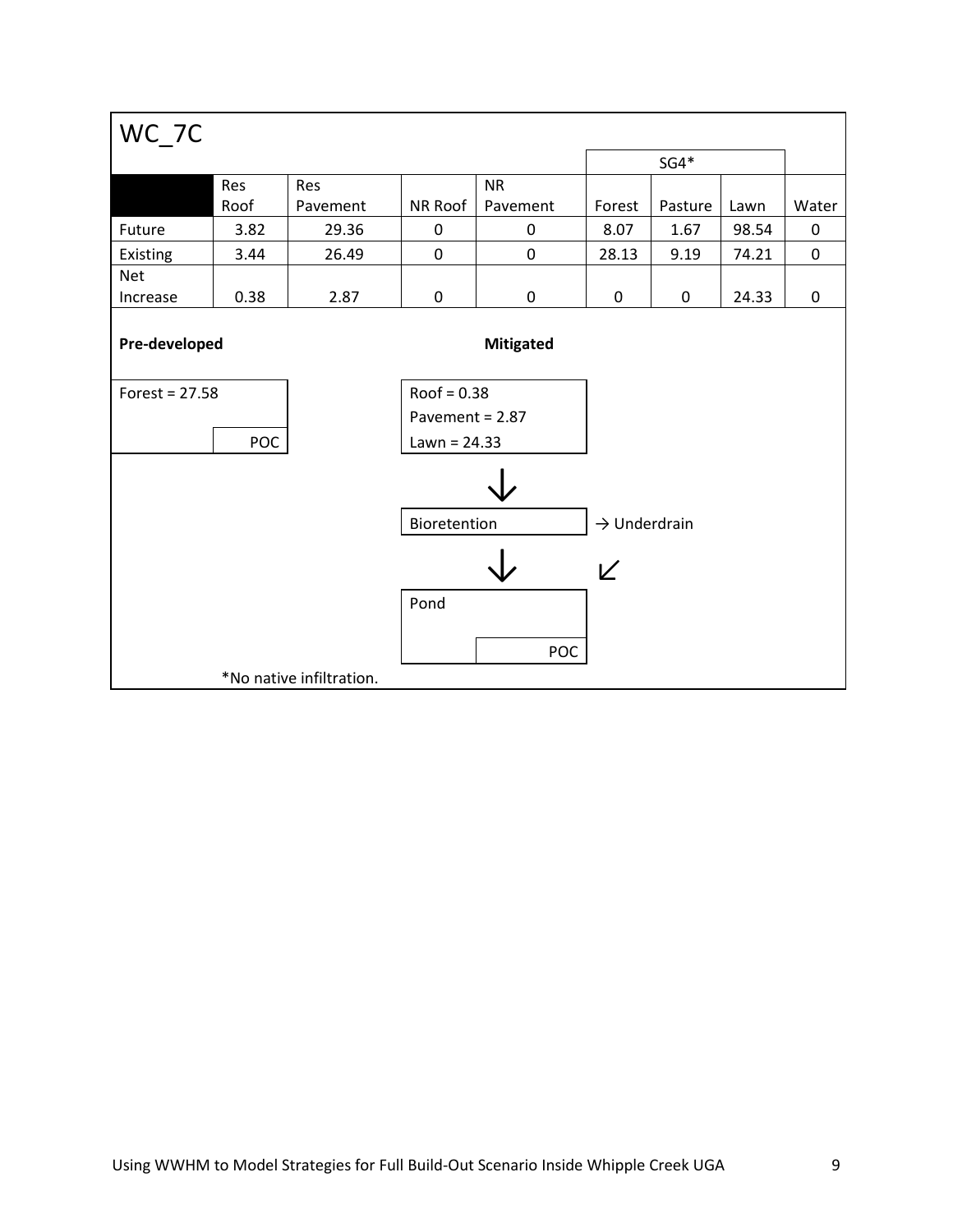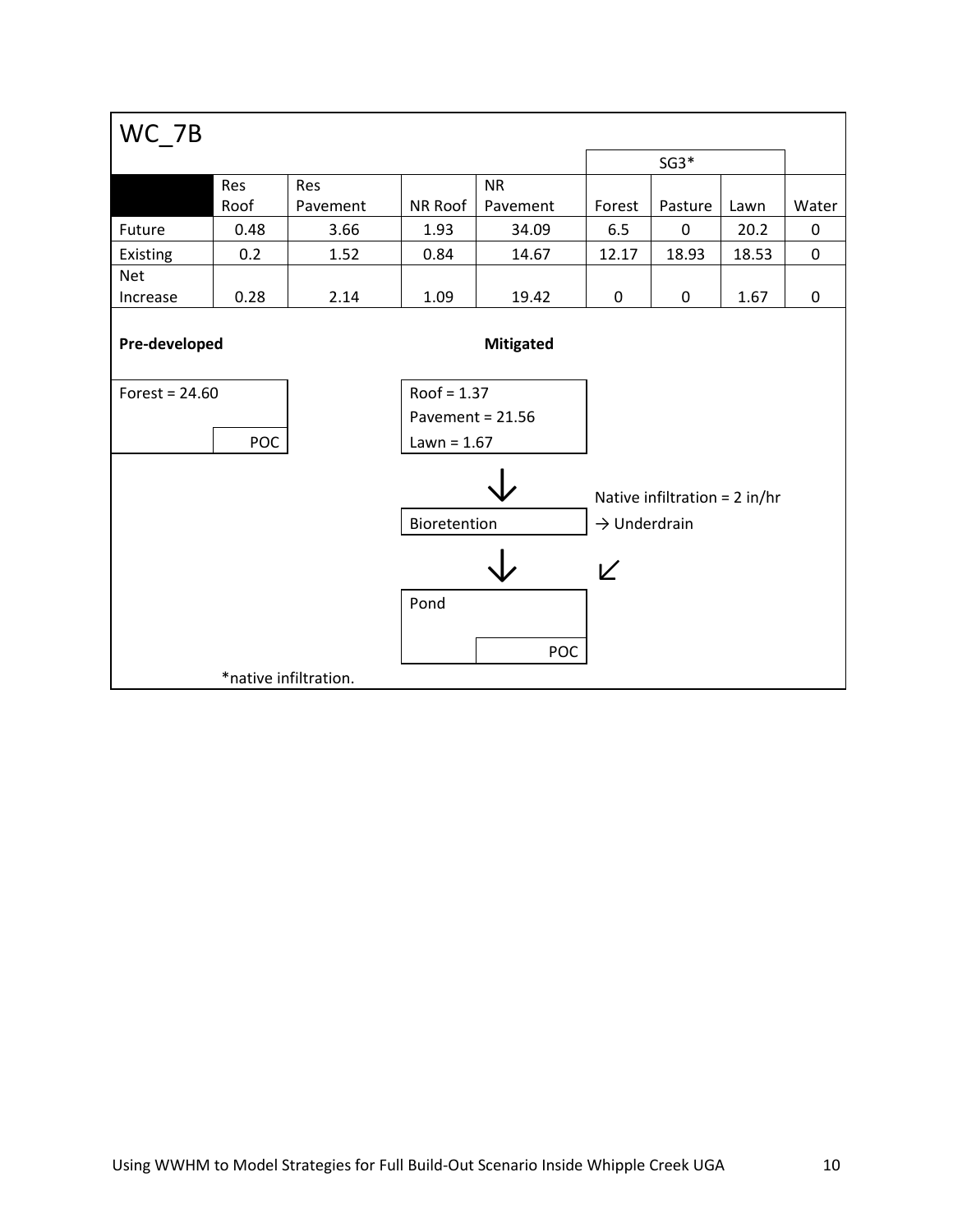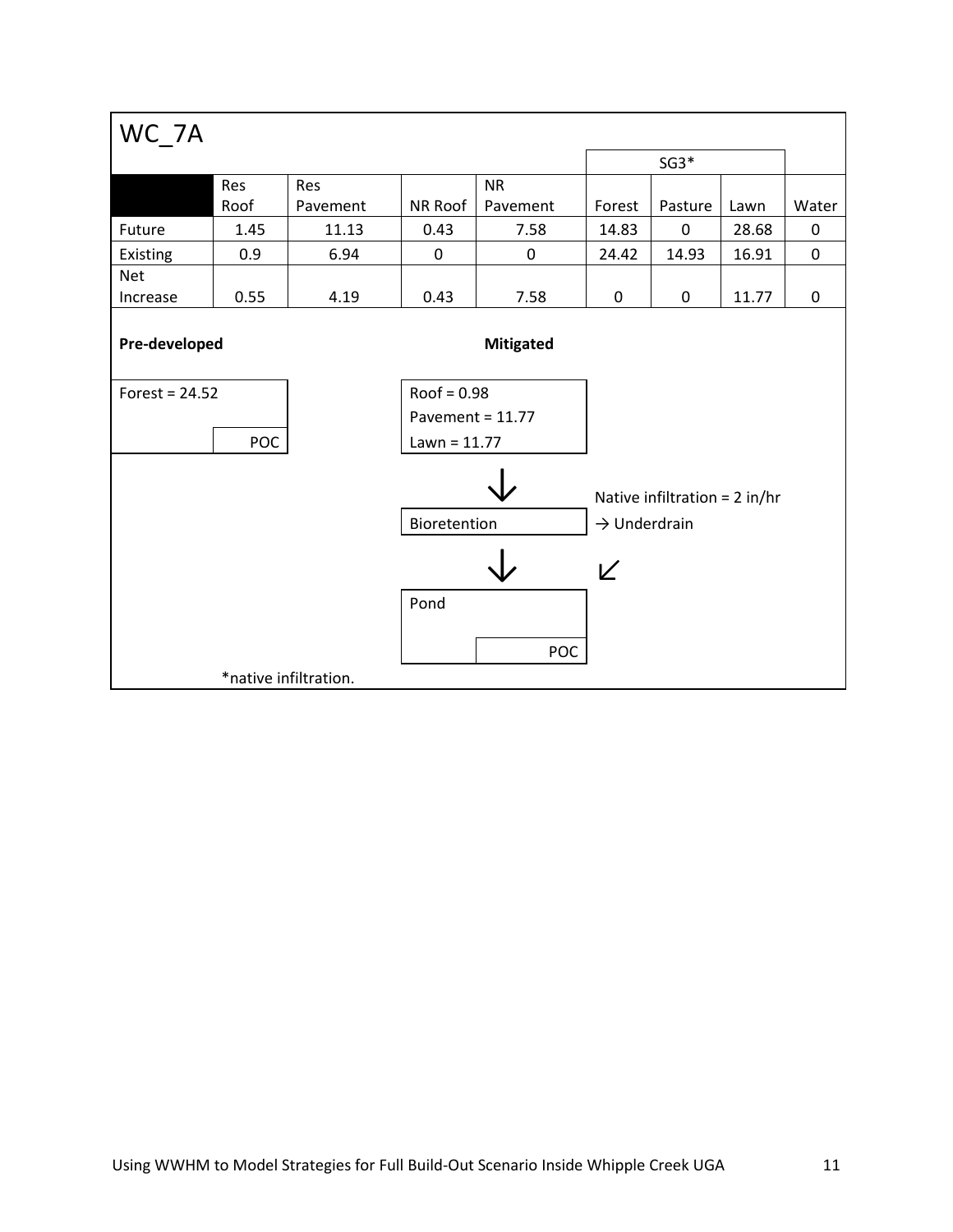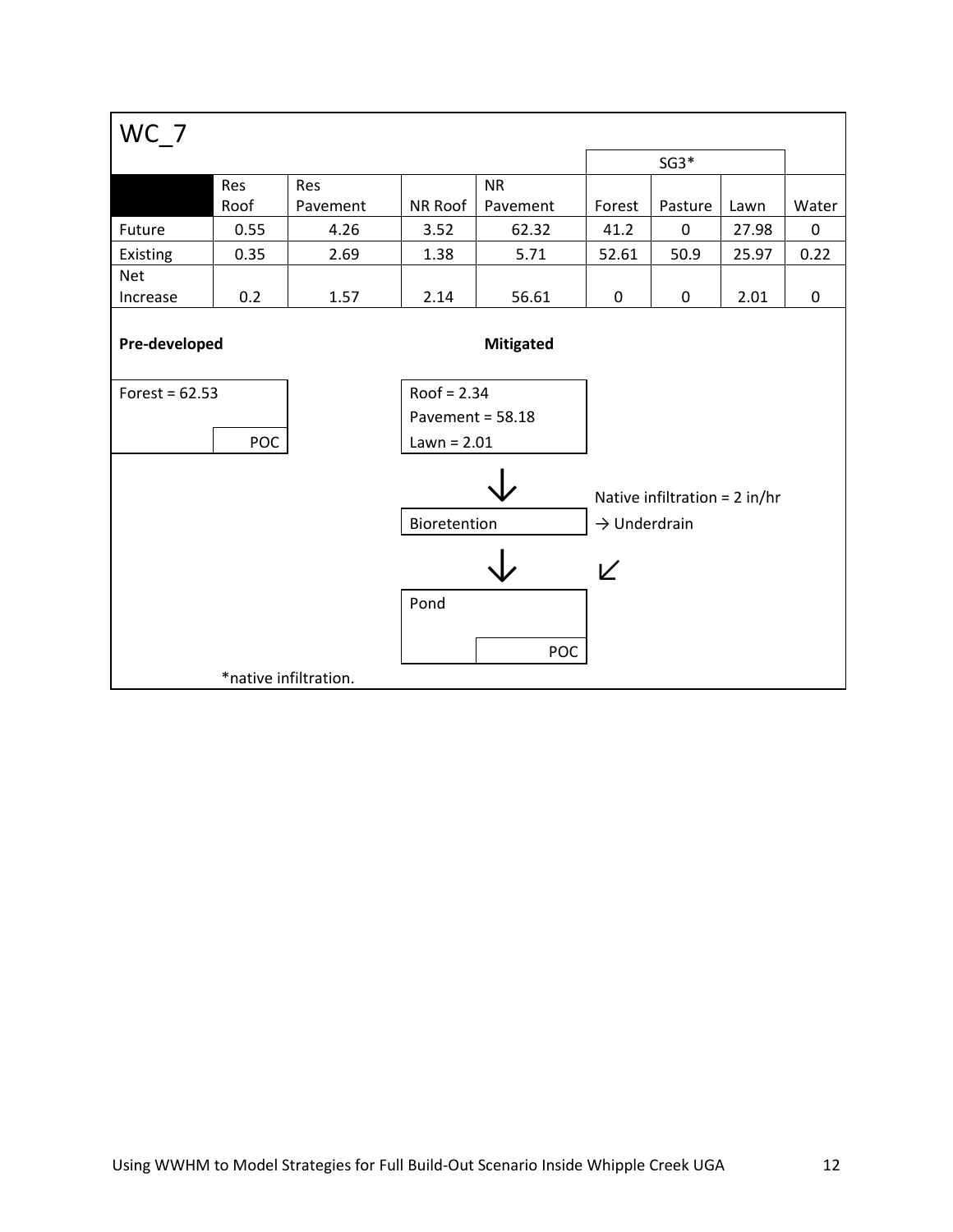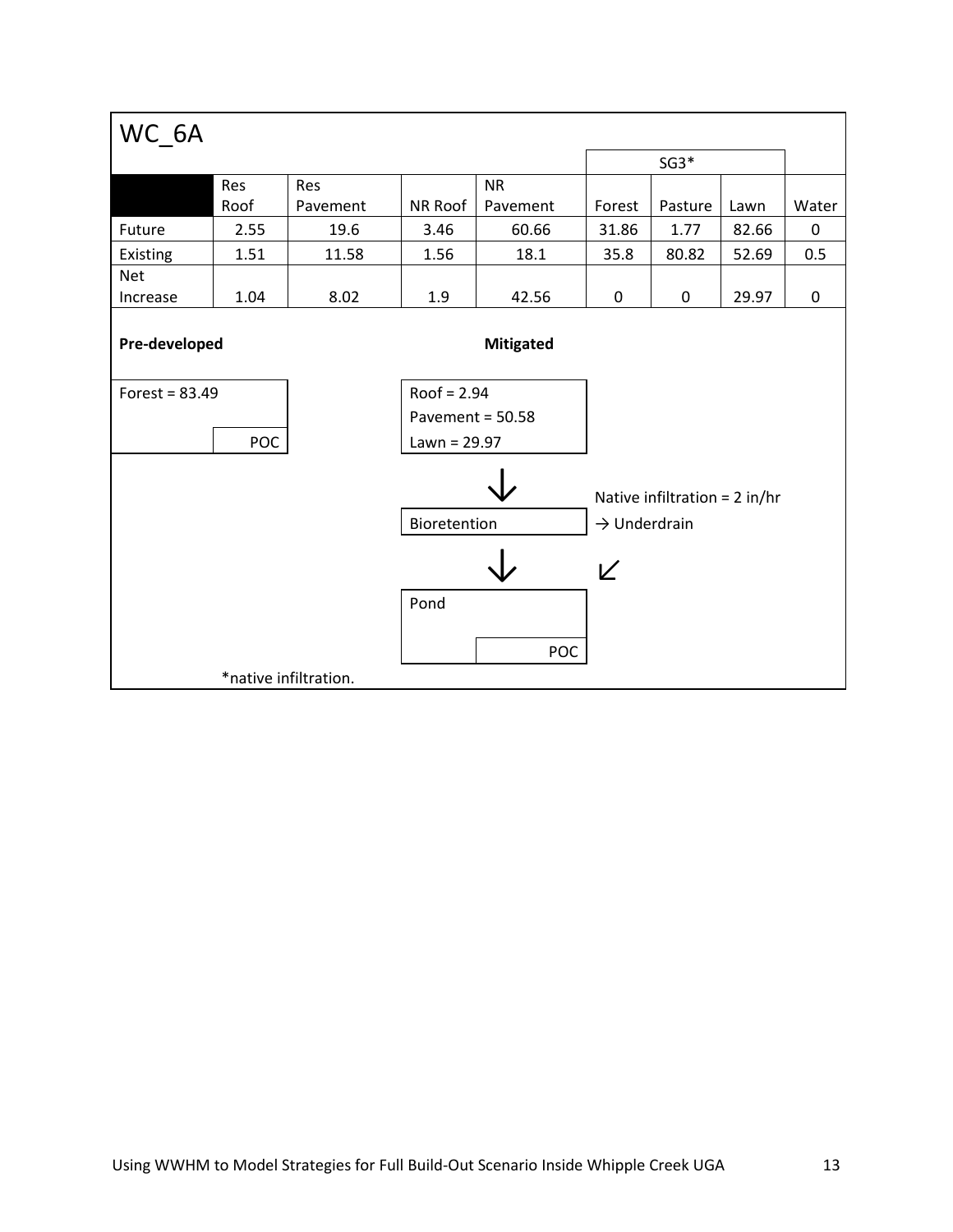